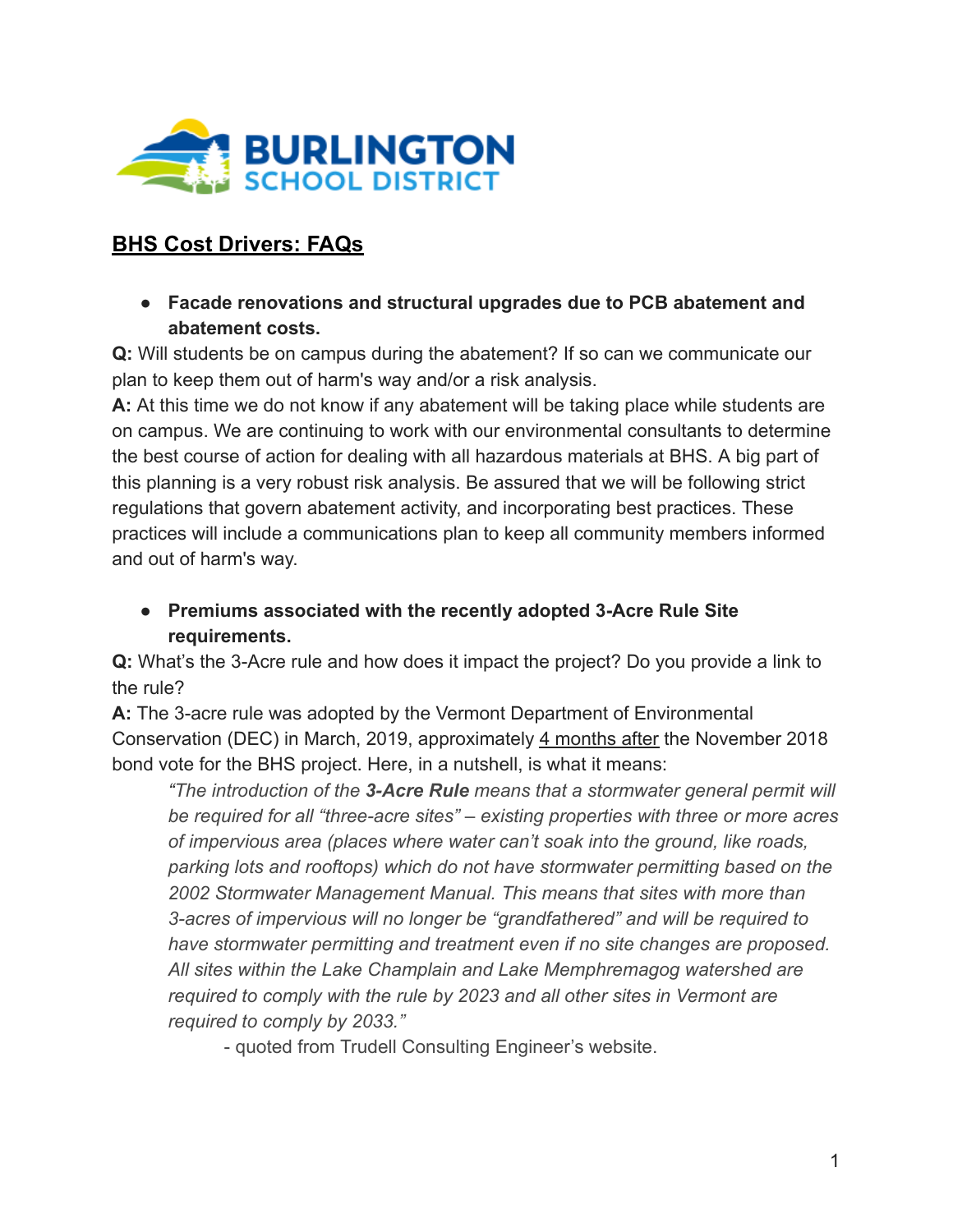**Q:** How does the new 3-acre rule impact the BHS project?

**A:** Pre-bond estimates of costs of compliance were based on stormwater rules in place at the time. The 3-acre rule requires a much higher level of stormwater treatment than would have been required under the previous rule, and this higher level of treatment equates to higher costs of stormwater-related construction. Furthermore this rule will apply to the BHS site and other BSD sites *even if no other projects are planned on those sites.* So this will be a cost driver not only for the BHS project but for other BSD sites as well. Here are some links with more information.

https://dec.vermont.gov/watershed/stormwater/stormwater-rule-update

http://tcevt.com/state-stormwater-rule-update-new-permitting-requirements/

https://watershedca.com/2019/07/08/stormwater-management-in-vermont/

https://dec.vermont.gov/sites/dec/files/wsm/stormwater/docs/3acre\_sites\_06252019.pdf

### **● Urban Soil Management: Unforseen contaminated soils were found on-site.**

**Q:** What's the soil contaminated with? Lead? Other stuff? And like PCB [and asbestos] abatement, will students be on campus during the abatement? If so can we communicate our plan to keep them out of harm's way and/or a risk analysis. **A:** The term "Urban Soils" (also referred to as "development soils") is a catch-all phrase that encompases a very long list of possible contaminants. Some of the most common categories of contaminants are polycyclic aromatic hydrocarbons (PAHs) and polychlorinated biphenyls (PCBs). Testing on the BHS site revealed evidence of some PCB and PAH contamination in isolated areas. At this time we do not know if any abatement will be taking place while students are on campus. We are continuing to work with our environmental consultants to determine the best course of action for dealing with all hazardous materials at BHS. A big part of this planning is a very robust risk analysis. Be assured that we will be following the strict regulations that govern abatement activity and will also be incorporating best practices. These practices will include a communications plan to keep all community members informed and out of harm's way.

## **● Increases in Owner-side expenses.**

**Q:** What are owner-side expenses? Give us a couple of examples.

**A:** Owner-side expenses (sometimes referred to as "soft costs") are generally those project costs that do not go directly into the construction. (Construction costs are often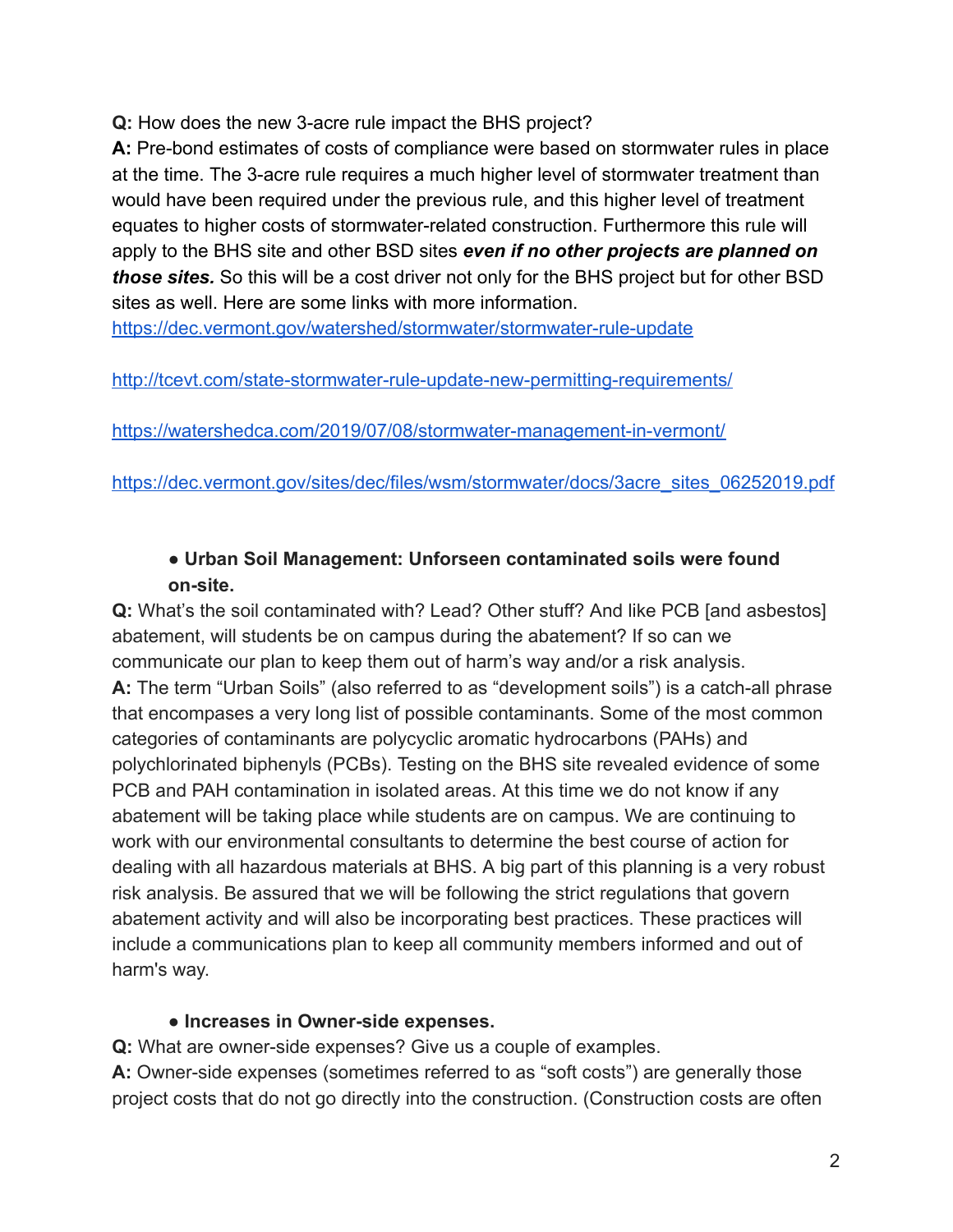referred to as "hard costs".) Examples of owner costs include: design fees, zoning permit fees, environmental consultants, clerk of the works, soil borings, furniture, kitchen equipment, Owner contingency, etc. Examples of where we are seeing increases in Owner Costs are: Extensive and follow-up hazardous materials testing, increased abatement costs based on test results, follow-up soil borings, increased design fees related to PCB findings, additional estimating fees, etc.

#### **● Program scope creep.**

**Q:** What is "program scope creep" and what are some examples?

## **A:** *NOTE: This answer applies to the first round of Schematic Design (SD) and the first SD estimate. Since then adjustments have been made to align the program and scope with the original project goals and budget.*

"Program", in the language of architects and engineers, essentially means the intended functions or use within any given facility. "Scope" is the extent or list of specific work items in a project. "Creep" is when either the program or scope (or both) increases any time after the initial project concept. For the BHS project the basic program and scope that was identified prior to the bond vote was conceptual in nature and based on input from faculty, staff, students, and parents. After the bond vote, in the spring of 2019, there was additional, extensive input from faculty, staff, and the public that provided more details of program wants and needs. In some cases, these wants and needs went beyond the pre-bond program and conceptual design, and were incorporated into the SD to determine how many of them could be absorbed into the project. Two examples are (were) large community space, and improvements to the HVAC in the playing field concession building. These, along with other items, added approximately 12,000 square feet to the project in the first SD round.

## **● Additional structural upgrades for unforeseen seismic loading requirements.**

**Q:** I'm assuming this has to do with foundational, weight bearing requirements but please explain what seismic loading is and, work-wise, what's the difference between what was projected and the reality?

**A: Part 1,** Seismic loading refers generally to the force that a building must withstand in the event of an earthquake or similar event. Designing a building to resist seismic load involves analysis not only of the building structure, but also other factors like the soils on which the building is situated.